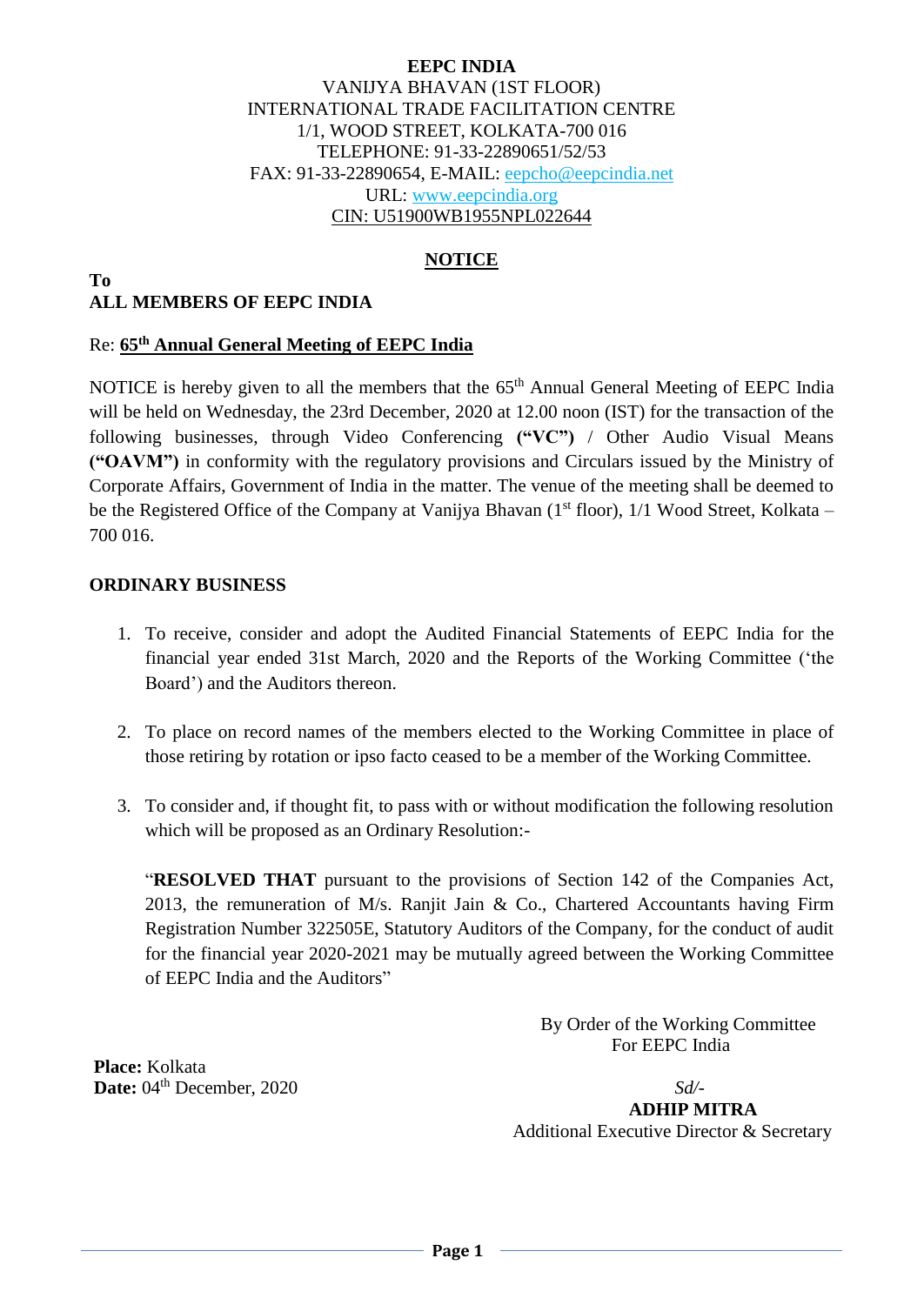## **NOTES:**

- 1. In view of the continuing restrictions on the movement of people at several places in the country, due to outbreak of COVID-19, the Ministry of Corporate Affairs (MCA), vide its General Circular No. 20/2020 dated 5th May, 2020 read with General Circular No. 14/2020 dated 8th April, 2020 and General Circular No. 17/2020 dated 13th April, 2020, has allowed the Companies to conduct the AGM through Video Conferencing ("VC") or Other Audio Visual Means ("OAVM") during the calendar year 2020. In accordance with, the said circulars of MCA and applicable provisions of the Act, the 65th Annual General Meeting of EEPC India shall be conducted through VC / OAVM. National Securities Depositories Limited ('NSDL') will be providing facility for voting through remote e-voting, for participation in the AGM through VC / OAVM facility and e-voting during the AGM. The procedure for participating in the meeting through VC / OAVM is explained at Note No. 7 below and is also available on the website of the Company at **[www.eepcindia.org](http://www.eepcindia.org/)**.
- 2. A member shall not be entitled to appoint any other person as his/her proxy unless such other person is also a member of EEPC India. Since, this AGM will be held in accordance with the Circulars through Video Conferencing ("VC") / Other Audio Visual Means ("OAVM"), the facility for appointment of Proxies by the Members is not available and hence the Proxy Form and Attendance Slip including Route Map are not annexed to this Notice.
- 3. Authorised representatives of Ordinary members who will attend the meeting are requested to send to EEPC India in advance a scanned certified true copy (PDF/JPEG format) of the Board Resolution/ Authorisation Letter authorising their representative to attend and vote on their behalf at the Meeting through email at **[eepcho@eepcindia.net.](mailto:eepcho@eepcindia.net)** Associate members may also attend the meeting by themselves or through their authorised representative.

Electronic Dispatch of Notice and Annual report and Process for Registration of Email ID for Obtaining Copy of Annual Report:

- 4. In accordance with, the General Circular No. 20/2020 dated 5th May, 2020 issued by MCA, owing to the difficulties involved in dispatching of physical copies of the financial statements (including Report of Board of Directors, Auditor's report or other documents required to be attached therewith), such statements including the Notice of the 65<sup>th</sup> Annual General Meeting of EEPC India inter alia indicating the process and manner of e-voting is being sent to all the members to that email IDs registered with EEPC India. However, the votes of only the ordinary members will be valid.
- 5. We urge members to support our commitment to environmental protection by choosing to receive the Company's communication through email. For members who have not updated/registered their email addresses with EEPC India are requested to update/register their email addresses by writing to EEPC India at **[eepcho@eepcindia.net](mailto:eepcho@eepcindia.net)** along with the copy of the signed request letter mentioning the name and address of the Member, selfattested copy of the PAN card, and self-attested copy of any document (e.g.: Telephone Bill, Electricity Bill) in support of the address of the Member immediately to obtain the copies of the Annual Report 2019-2020 in electronic mode along with the Notice of  $65<sup>th</sup>$  AGM,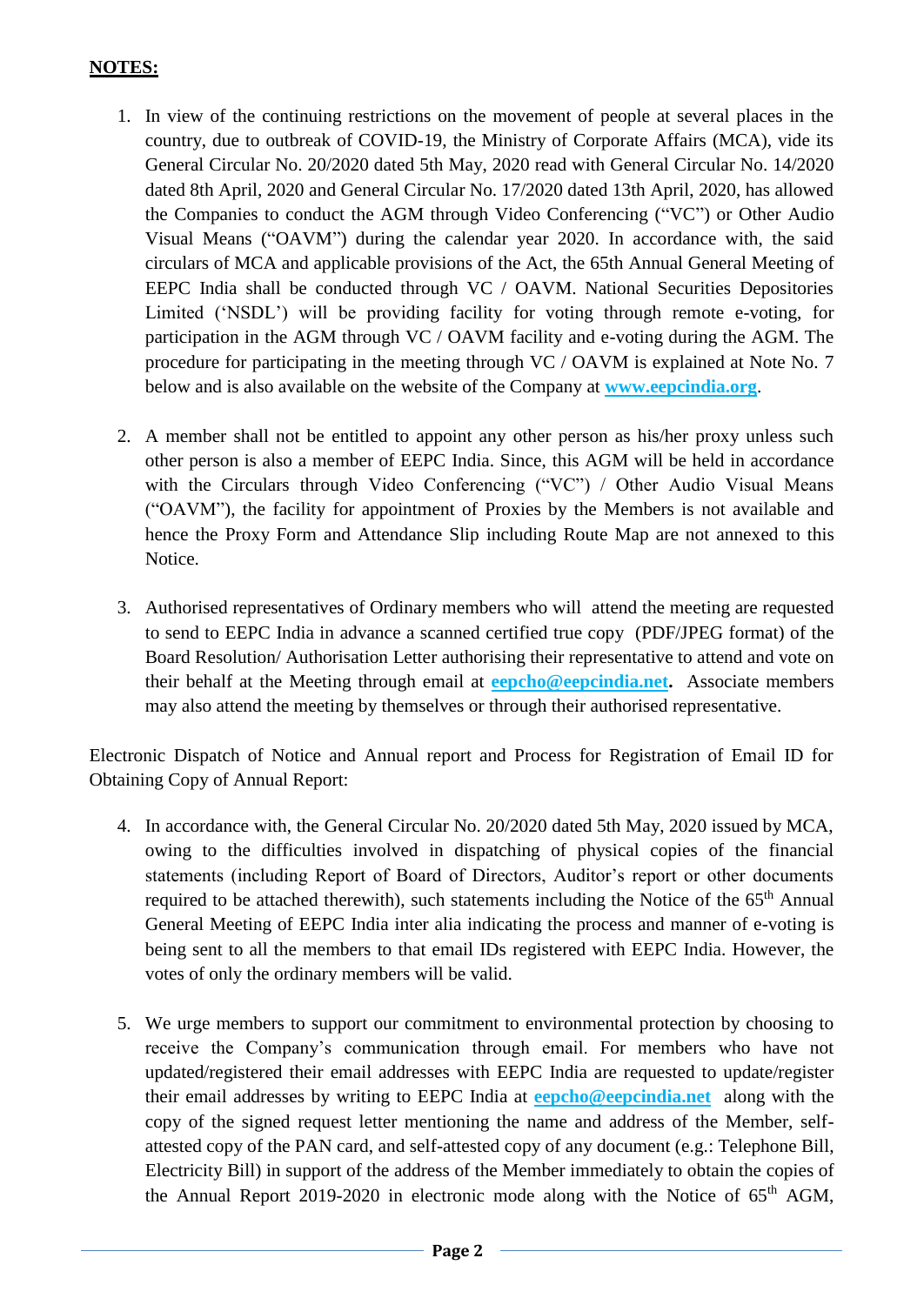instructions for remote e-voting and instruction for participation in the AGM through VC/OAVM. In case of any queries / difficulties in registering the e-mail address, Members may write to **[eepcho@eepcindia.net.](mailto:eepcho@eepcindia.net)**

6. Members may please note that the Notice of  $65<sup>th</sup>$  Annual General Meeting of EEPC India along with Annual Report for the financial year 2019-20 will also be available at EEPC India website **[www.eepcindia.org](http://www.eepcindia.org/)** and on the website of NSDL at **www.evoting.nsdl.com.** The Physical copies of the aforesaid documents will also be available at all the offices of EEPC India for inspection during normal business hours on working days. Also, the printed copies of the same will be made available on specific requisition.

Procedure for Attending the AGM through VC/OAVM:

7. Members who wish to attend this AGM through VC / OAVM are requested to login to the e-voting system of NSDL at **https://www.evoting.nsdl.com**/ under **'Shareholder / Member - Login'** by using their remote e-voting user ID and password. Thereafter, click on the link appearing under **'Join General Meeting'** against the Electronic Voting Event Number ('EVEN') of EEPC India.

Members who do not have their user ID and password for remote e-voting or have forgotten their user ID and / or password may retrieve the same by following the instructions given under **# 15[A]** below. Further Members can also use the OTP based login for logging into the e-voting system of NSDL.

- 8. For convenience of the Members and proper conduct of AGM, Members can login and join at least 15 (fifteen) minutes before the time scheduled for the AGM and shall be kept open throughout the proceedings of AGM.
- 9. Members who need assistance before or during the AGM with use of technology, can:-
	- Send a request at **evoting@nsdl.co.in** or use Toll free no.: **1800-222-990**;
	- Contact Mr.Amit Vishal, Senior Manager/Ms. Pallavi Mhatre, Manager, NSDL, Trade World, 'A' Wing, 4<sup>th</sup> Floor, Kamala Mills Compound, Senapati Bapat Marg, Lower Parel, Mumbai- 400 013 at the designated email ID: **[evoting@nsdl.co.in](mailto:evoting@nsdl.co.in)** or [AmitV@nsdl.co.in](mailto:AmitV@nsdl.co.in) or at telephone number **022- 24994360/022 24994545**;
- 10. Members are requested to login to the NSDL e-voting system using their laptops / desktops / tablets with stable Wi-Fi or LAN connection for better experience. Members logging in from mobile devices or through laptops / desktops / tablets connecting via mobile hotspot or with low bandwidth, may experience audio / video loss due to fluctuation in their respective network.
- 11. Members attending the AGM through VC / OAVM shall be counted for the purpose of reckoning the quorum under Section 103 of the Act.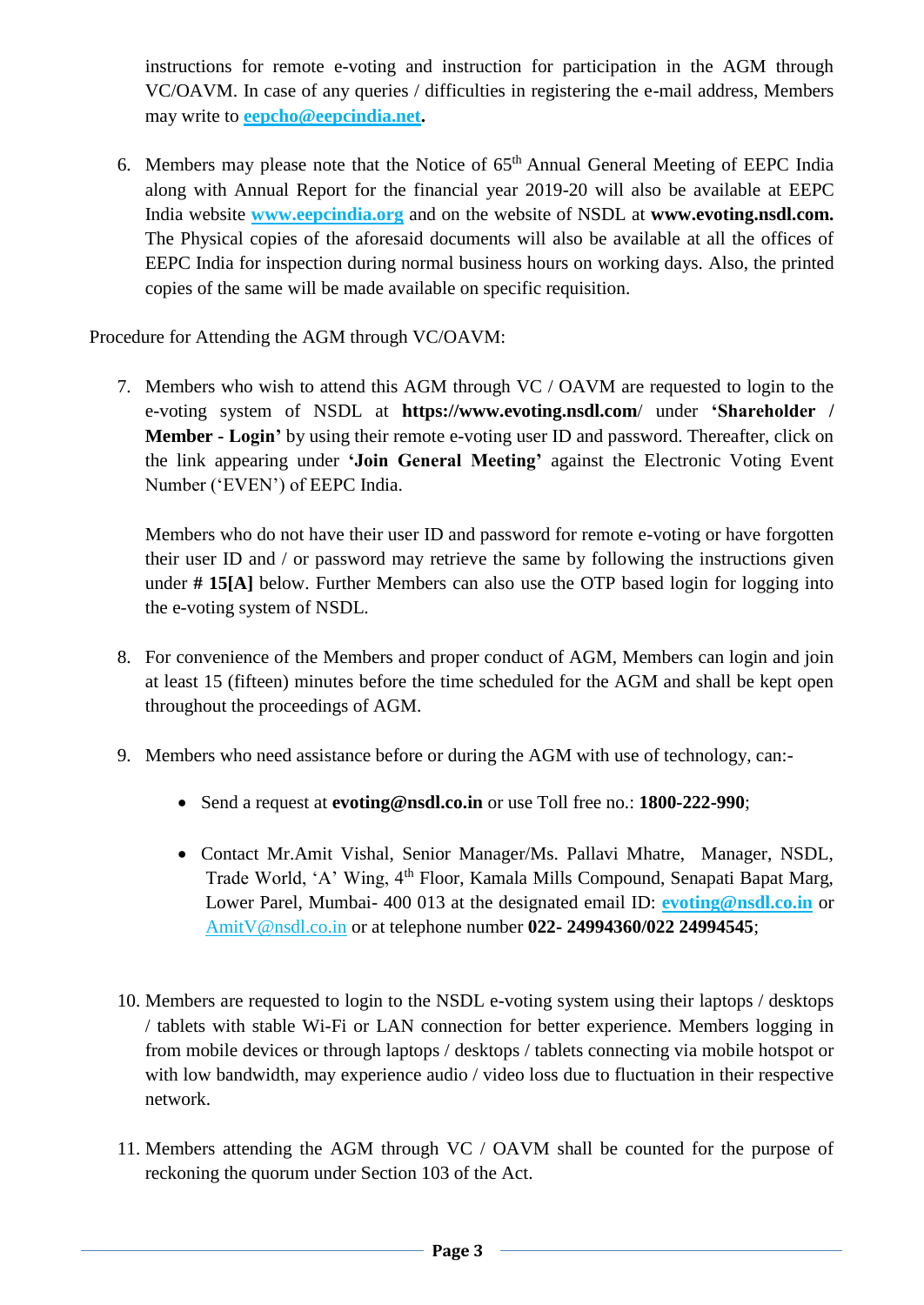Procedure to raise Questions / seek clarifications with respect to Annual Report:

12. As the AGM is being conducted through VC / OAVM, for the smooth conduct of proceedings of the AGM, Members are encouraged to express their views / send their queries in advance mentioning their name of the organisation, Membership number, email id, mobile number at **eepcho@eepcindia.net.** Relevant Questions / queries received by the Company till 5.00 p.m. on Monday, 21st December, 2020 shall only be considered and responded during the AGM.

Further, Members who would like to have their questions / queries responded to during the AGM are requested to send such questions / queries in advance within the aforesaid date and time, by following similar process as stated above.

- 13. Members who would like to express their views or ask questions during the AGM may register themselves as a speaker by visiting the link **[https://www.evoting.nsdl.com](https://www.evoting.nsdl.com/)** from 10.00 a.m. on Friday, 18<sup>th</sup> December, 2020 till 5.00 p.m. on Monday, 21<sup>st</sup> December, 2020.
- 14. EEPC India reserves the right to restrict the number of questions and number of speakers, as appropriate for smooth conduct of the AGM.

Procedure for Remote E-Voting and E-Voting During the 65<sup>th</sup> Annual General Meeting:

### 15. **Voting through electronic means (only for Ordinary Members)**

Pursuant to provisions of Section 108 of the Companies Act, 2013 read with Rule 20 of the Companies (Management and Administration) Rules, 2014,as amended from time to time and the Secretarial Standard on General Meeting (SS2) issued by The Institute of Company Secretaries of India, EEPC India is pleased to offer remote evoting facility (facility to cast vote prior to the AGM) and also e-voting during the 65th Annual General Meeting to the ordinary members to exercise their right to votes electronically on all the resolutions set forth in the Notice convening the 65<sup>th</sup> Annual General Meeting to be held on Wednesday, the 23rd December, 2020 at 12.00 noon. Ordinary Members who have cast their votes by remote e-voting prior to the AGM may participate in the AGM but shall not be entitled to cast their votes again. Ordinary Members attending the AGM who have not cast their vote by remote evoting shall be eligible to cast their vote through e-voting during the AGM. The Working Committee ('the Board') of EEPC India has engaged the services of National Securities Depository Limited (NSDL) to provide e-voting facility. The Working Committee of EEPC India ('the Board') has appointed Mr. Anuj Tulsyan, Practicing Chartered Accountant (Membership No.067173), as the Scrutinizer to scrutinize the e-voting for this purpose.The e-voting facility is available at the link **[https://www.evoting.nsdl.com](https://www.evoting.nsdl.com/)**

The remote e-voting facility will be available during the following voting period:

| Commencement of remote e-voting     | End of remote e-voting                       |
|-------------------------------------|----------------------------------------------|
| $18th$ December, 2020 at 10.00 a.m. | 22 <sup>th</sup> December, 2020 at 5.00 p.m. |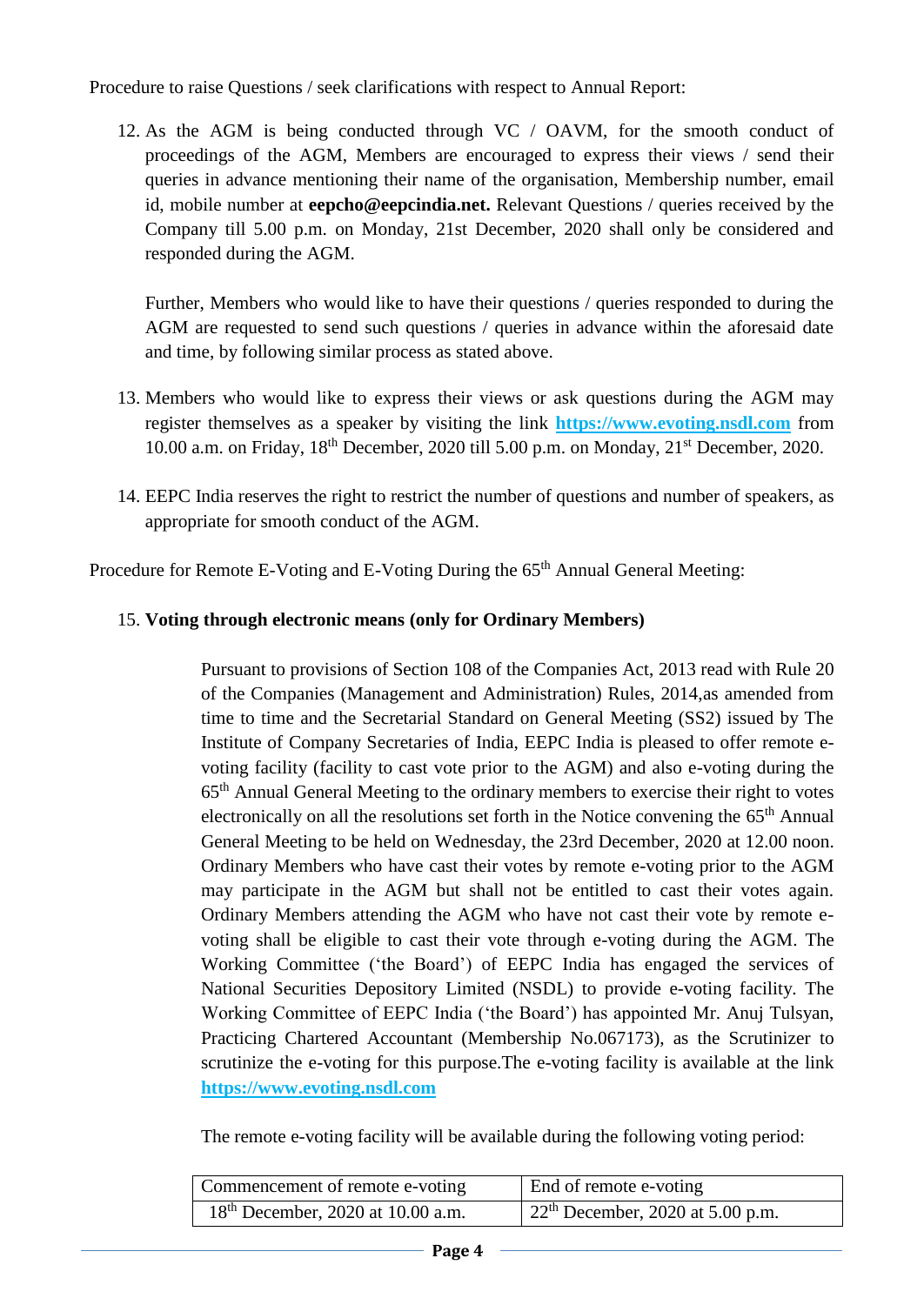Please read the following instructions to exercise your vote:

These details and the instructions form an integral part of the Notice for the 65<sup>th</sup> Annual General Meeting to be held on Wednesday, 23rd December,2020 at 12.00 noon.

### **[A]. Instructions for remote e-voting (only for Ordinary Members)**

The details of the process and manner for remote e-voting are explained below:

- I. Open the attached PDF file "**e-Voting.pdf**" giving your membership code as password, which contains your "User ID" and "Password for e-voting". Please note that the password is an initial password.
- II. Open the internet browser and type the following URL. **[https://www.evoting.nsdl.com](https://www.evoting.nsdl.com/)**
- III. Click on members –Login
- IV. Insert User ID and Password as initial password stated in (I) above. Click on '**Login**' and also insert the verification code as shown on the screen.
- V. The Password change menu will appear on your screen. Change to new Password of your choice, making sure that it contains a minimum of 8 digits or characters or a combination of the two. Please take utmost care to keep your password confidential.
- VI. If you are unable to retrieve the 'initial password' or have forgotten your password, you may send an e-mail requesting for password at **[evoting@nsdl.co.in,](mailto:evoting@nsdl.co.in)** mentioning your name of organisation and membership number.
- VII. Once the e-voting home page opens, click on **e-voting> Active Evoting Cycles/VC or OAVM**.
- VIII. Select the EVEN (E-Voting Event Number) of EEPC INDIA (the number is provided in this document). Once you enter the number, the '**Cast Vote**' page will open. Now you are ready for e-voting.
	- IX. Cast your vote by selecting your favored options and click '**Submit'**. Thereafter click '**Confirm'** when prompted. Please note that once your vote is cast on the selected resolution, it cannot be modified. Thereafter, the message '**Vote cast successfully**' will be displayed.

# **Other Instructions**

- a. Corporate and institutional members are required to send a scanned copy (in PDF/JPEG format) of the relevant Board Resolution / appropriate authorisation, with the specimen signature(s) of the authorised signatory(ies) duly attested, to the Scrutinizer through e-mail at **caanujtulsyan@hotmail.com** with a copy marked to NSDL's e-mail ID **[evoting@nsdl.co.in](mailto:evoting@nsdl.co.in)**
- b. In case of any queries/grievance, you may refer the Frequently Asked Questions (FAQs) for members and e-voting user manual for members available under the Downloads section of NSDL's e-voting website **[https://www.evoting.nsdl.com.](https://www.evoting.nsdl.com/)**  You can also mail your queries at NSDL, by sending an email to **[evoting@nsdl.co.in.](mailto:evoting@nsdl.co.in)** Or use Toll free no.: **1800-222-990;**